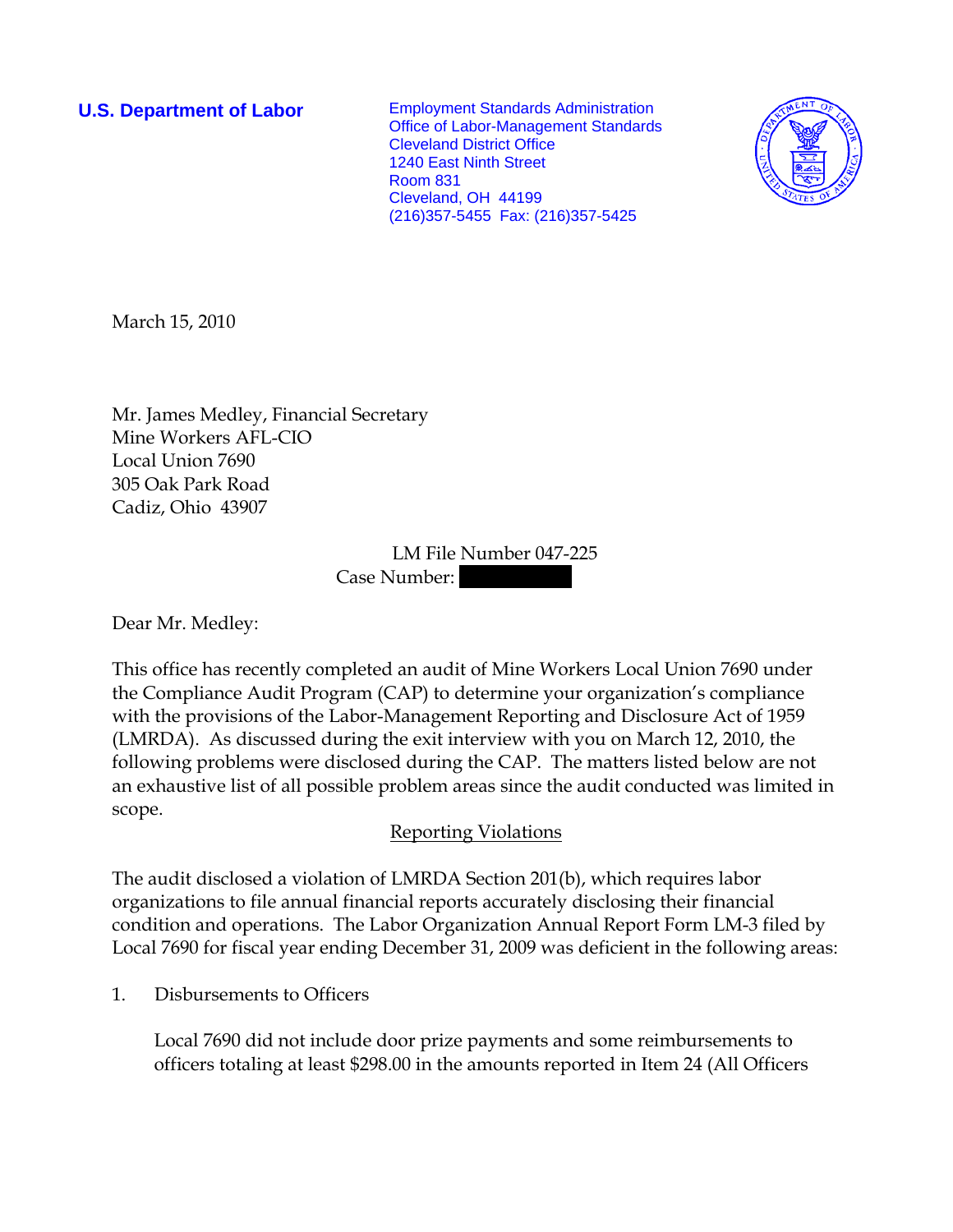and Disbursements to Officers). It appears the union erroneously reported these payments in Items 48 and 54.

The union must report most direct disbursements to Local 7690 officers and some indirect disbursements made on behalf of its officers in Item 24. A "direct disbursement" to an officer is a payment made to an officer in the form of cash, property, goods, services, or other things of value. See the instructions for Item 24 for a discussion of certain direct disbursements to officers that do not have to be reported in Item 24. An "indirect disbursement" to an officer is a payment to another party (including a credit card company) for cash, property, goods, services, or other things of value received by or on behalf of an officer. However, indirect disbursements for temporary lodging (such as a union check issued to a hotel) or for transportation by a public carrier (such as an airline) for an officer traveling on union business should be reported in Item 48 (Office and Administrative Expense).

## 2. Per Capita Tax

Local 7690 did not correctly report per capita tax payments totaling at least \$2,800.00 in Item 47 (Per Capita Tax). It appears the union erroneously reported these payments in Item 54. The LM-3 instructions require that the union report your organization's total amount of per capita tax paid as a condition or requirement of affiliation with your parent national or international union, state and local central bodies, a conference, joint or system board, joint council, federation, or other labor organization in Item 47.

I am not requiring that Local 7690 file an amended LM report for 2009 to correct the deficient items, but Local 7690 has agreed to properly report the deficient items on all future reports it files with OLMS.

I want to extend my personal appreciation to Mine Workers Local Union 7690 for the cooperation and courtesy extended during this compliance audit. I strongly recommend that you make sure this letter and the compliance assistance materials provided to you are passed on to future officers. If we can provide any additional assistance, please do not hesitate to call.

Sincerely,